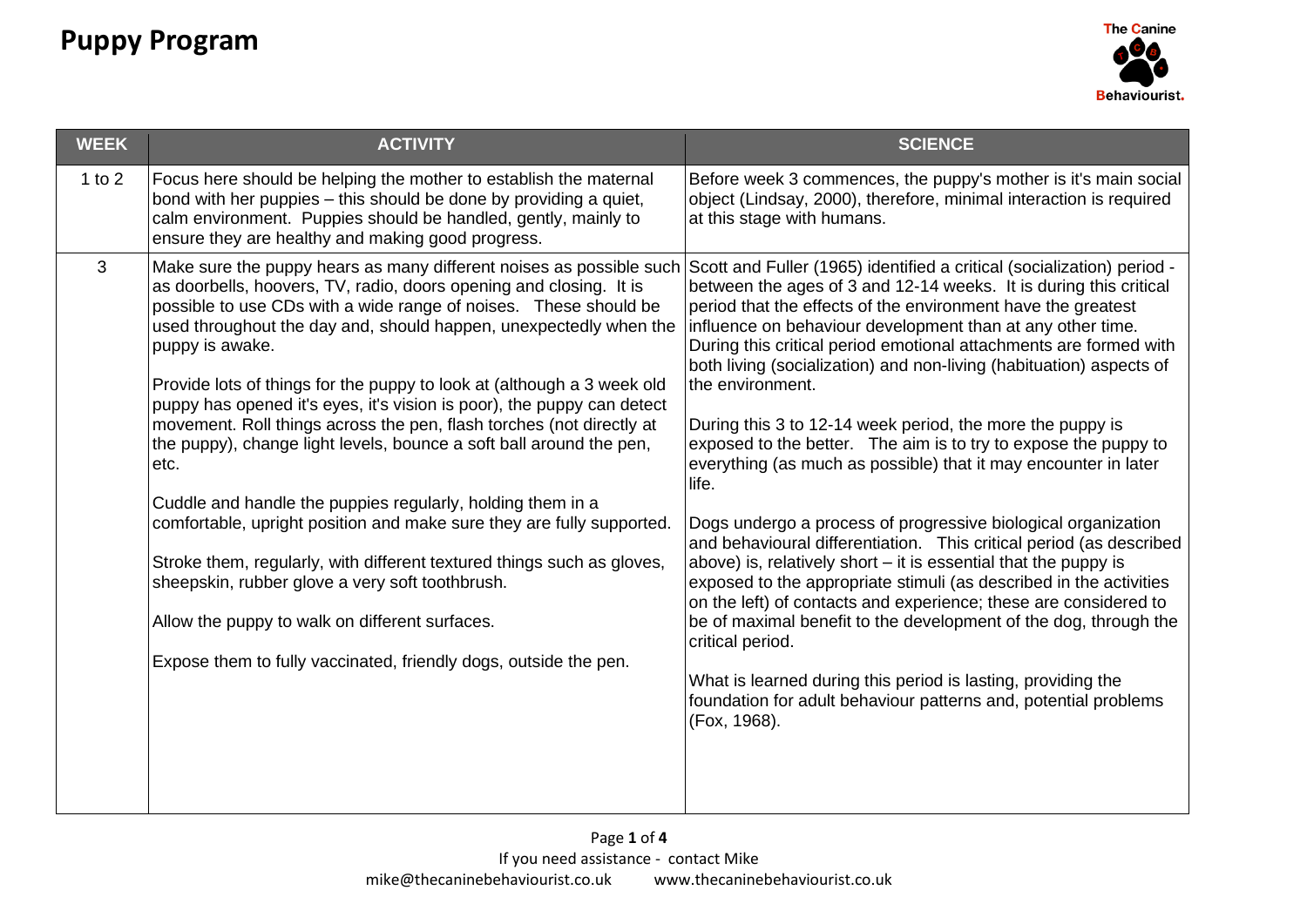

| <b>WEEK</b> | <b>ACTIVITY</b>                                                                                                                                                      | <b>SCIENCE</b>                                                                                                                                                                                           |
|-------------|----------------------------------------------------------------------------------------------------------------------------------------------------------------------|----------------------------------------------------------------------------------------------------------------------------------------------------------------------------------------------------------|
| 4 to 5      | Introduce more, different, surfaces to the puppy<br>Add toys for the puppy to experiment with, upside down cardboard                                                 | Alelomimetic (group coordinated) activity begins to appear at this<br>stage; the litter appears to behave like a miniature pack. Playful<br>aggressive and sexual encounters occur between litter mates. |
|             | boxes, pieces of sheepskin, buckets (without handles) on their side,<br>etc.                                                                                         | Predatory components appear such as stalking, pouncing and<br>shaking. Social status (dominant and subordinate roles) is<br>unstable and shifts from moment to moment (Lindsay, 2000).                   |
|             | Take each puppy, individually, out of the pen – spending,                                                                                                            |                                                                                                                                                                                                          |
|             | progressively, longer time away from the litter mates.                                                                                                               | This period forms part of the primary socialization for a puppy (3<br>to 5 weeks).                                                                                                                       |
|             | Repeat some of the activities of week 3 (just one or two,<br>occasionally).                                                                                          | This period is also considered important for the acquisition of bite                                                                                                                                     |
|             | Continue handling the puppy $-$ ears, mouth, feet, an all over body                                                                                                  | inhibition; this is thought to be because of a mother's response to<br>hard biting while nursing and, reactions from litter mates while                                                                  |
|             | experience. Start to use tiny treats - the puppy will associate<br>handling with positive experiences.                                                               | playing. Puppies that have been weaned to early, tend to bite<br>more often and vigorously than is the norm (Fox and Stelzner,<br>1967).                                                                 |
|             | Begin to get the puppy to get used to gentle restraint.                                                                                                              |                                                                                                                                                                                                          |
|             | Move the puppies, a s a litter, to different rooms around the house $-$<br>this builds on week 3, exposing the puppies to different locations,<br>sights and noises. |                                                                                                                                                                                                          |
|             |                                                                                                                                                                      |                                                                                                                                                                                                          |
|             |                                                                                                                                                                      |                                                                                                                                                                                                          |
|             |                                                                                                                                                                      |                                                                                                                                                                                                          |
|             |                                                                                                                                                                      |                                                                                                                                                                                                          |
|             |                                                                                                                                                                      |                                                                                                                                                                                                          |
|             |                                                                                                                                                                      |                                                                                                                                                                                                          |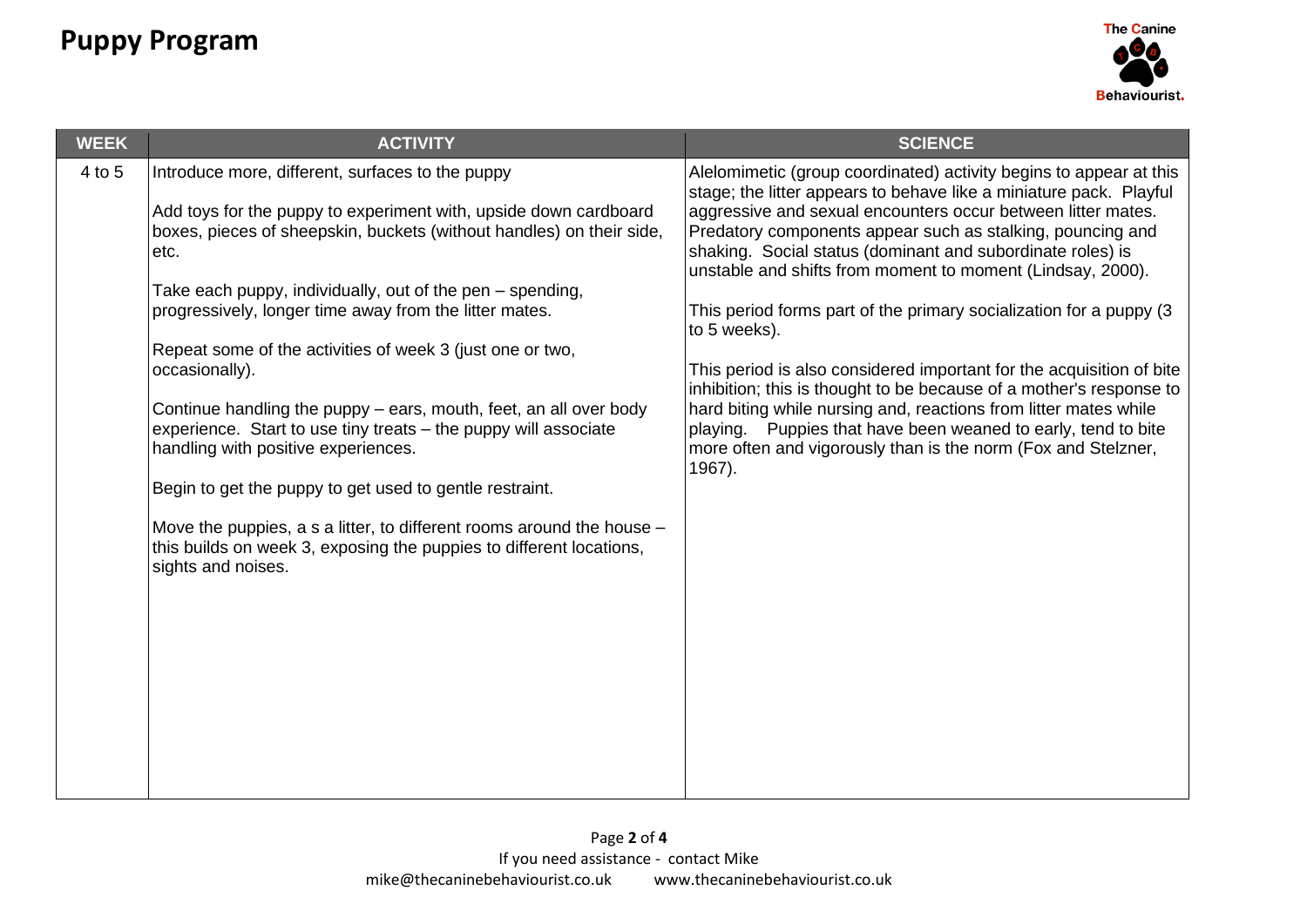

| <b>WEEK</b> | <b>ACTIVITY</b>                                                                                                                                                                                                                                                                                                                                                                                                                                                                                                                                                                                                                                                                                                                                                                                                                                                                                                                                                                                                                                                                                                                                                                                                                                                                                                                                                                | <b>SCIENCE</b>                                                                                                                                                                                                                                                                                                                                                                                                                                                                                                                                                                                                                                                                                                                                                                                                                                                                                                 |
|-------------|--------------------------------------------------------------------------------------------------------------------------------------------------------------------------------------------------------------------------------------------------------------------------------------------------------------------------------------------------------------------------------------------------------------------------------------------------------------------------------------------------------------------------------------------------------------------------------------------------------------------------------------------------------------------------------------------------------------------------------------------------------------------------------------------------------------------------------------------------------------------------------------------------------------------------------------------------------------------------------------------------------------------------------------------------------------------------------------------------------------------------------------------------------------------------------------------------------------------------------------------------------------------------------------------------------------------------------------------------------------------------------|----------------------------------------------------------------------------------------------------------------------------------------------------------------------------------------------------------------------------------------------------------------------------------------------------------------------------------------------------------------------------------------------------------------------------------------------------------------------------------------------------------------------------------------------------------------------------------------------------------------------------------------------------------------------------------------------------------------------------------------------------------------------------------------------------------------------------------------------------------------------------------------------------------------|
| 6 to 7      | Put more interactive toys into the pen such as tunnels, wobbly<br>objects, bits of cloth to climb over or tunnel under, trays filled with<br>pebbles (not too small) or shallow water. Of course, it is important to<br>supervise these sessions carefully, ensuring the safety of the puppy.<br>Solid foods can now be fed from your hand and different types of<br>container (plastic, metal and ceramic).<br>Make sure the puppy meets as many different types of people as<br>possible, for example: men, women, children, people with hats, men<br>with beards, etc. Make sure these encounters are positive and<br>associated with rewards.<br>Expose them to the objects they have heard during weeks $3$ to $5 -$ so<br>they now see a TV, an ironing board, a hoover, etc. Start slowly, first<br>of, then switched on, at distance. If the puppy reacts, back off, revisit<br>it later.<br>The puppies should be, increasingly, fed away from the mother, it's<br>litter mates and humans. Occasionally fedd the puppy from the hand,<br>he learns that having a human around is a good thing.<br>Spend, increasing amounts of time with the puppy. Playing,<br>encourage following, making eye contact, stoking and generally<br>handling him – this is all aimed at getting the puppy used to human<br>contact, underpinning it is a positive thing for the puppy. | Secondary socialization begins when the puppy is weaned an<br>leaves it's mother. The optimum time for this is at 7 weeks of<br>age, however, this tends to happen anytime during the 6 to 8<br>week period, therefore the secondary socialization period is<br>considered to be 6 to 12 weeks of age (Lindsay, 2000).<br>The 7 week marker is a long standing convention recognized by<br>responsible trainers and breeders and, is supported by empirical<br>observations (Rheingold, 1963). The mother's job is done both<br>nutritionally and psychologically and, she starts to show,<br>increasing, irritability together with disinterest in nursing (because<br>of a decline in lactation). The puppies, do not share this<br>disinterest. During this period, antagonistic interaction between<br>the puppies is at a peak and is now longer serving a beneficial<br>purpose for the dogs adult life. |